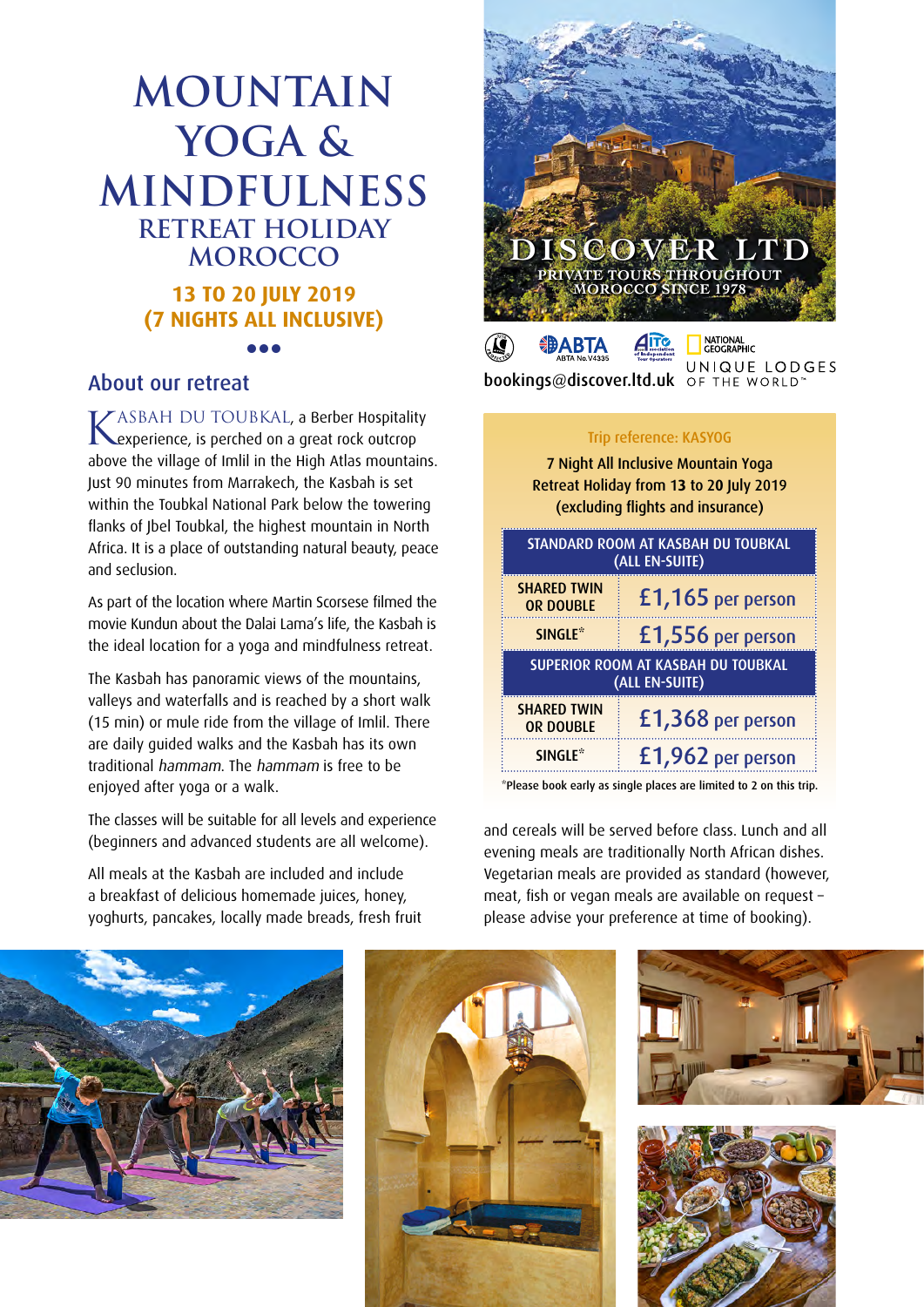



### About your yoga and mindfulness teacher

Described as a "quiet storm," Mia Forbes Pirie teaches regularly at London's top yoga studio, Triyoga, and has her own online mindfulness course ([https://](https://intelligentchange.life/practical-mindfulness/) [intelligentchange.life/practical-mindfulness/\)](https://intelligentchange.life/practical-mindfulness/). She is also a mediator, coach and Huffington Post blogger. Her teaching style is gentle, friendly and powerful. Mia has been a dedicated yoga and spiritual practitioner for more than 14 years. She has studied various styles of yoga, including spending four months in India with the founding father of Ashtanga Yoga and training in Yin Yoga with her now-mentor Sarah Powers. Mia's teaching nourishes the body, heart and mind. She believes in starting where you are and moving towards your greatest potential.



#### What students say:

"I absolutely loved Mia's yoga – it's been a long time since I've felt this peaceful... Thank you for making me feel so comfortable there!" Rachel Logan, Human Rights Lawyer

"The way Mia teaches and pays attention to everyone in the class is something I really value – I feel we are all special." Victoria Suer

"Mia is one of Earth's best human beings. Earth is very lucky to have her on board." Dallas Campbell, TV Presenter, Documentary Maker, Author of An Illustrated Guide to Leaving the Planet







#### The yoga programme

Your seven nights will be spent at the Kasbah, where there will be two yoga and mindfulness classes on each full day and a guided walk, with one yoga free day. In the morning there will be a longer yoga practice including meditation and breathing. A guided walk will be on offer each afternoon followed by a gentle yoga and meditation session to help unwind tired muscles before dinner. The outside yoga space at the Kasbah takes in the mountain views while enjoying the fresh and pure mountain air. There is also an indoor yoga space. Yoga mats, blocks, belts, blankets and cushions are provided.

The classes will be suitable for all levels and experience (beginners and advanced students are all welcome).

"I have really enjoyed Mia's style of teaching and whilst I actually find yoga very, very, very (did I say very?) challenging physically and mentally (all that "letting go" and non-competitive thinking doesn't come easy to me!) – I can really feel the benefit of giving myself the time and space to work on it – and more so from Mia's approach to teaching the beginners sessions. So a huge thank you to you for your guidance, patience and explanations in the course so far. I have really enjoyed it." Priya Thukral, Recruitment Consultant